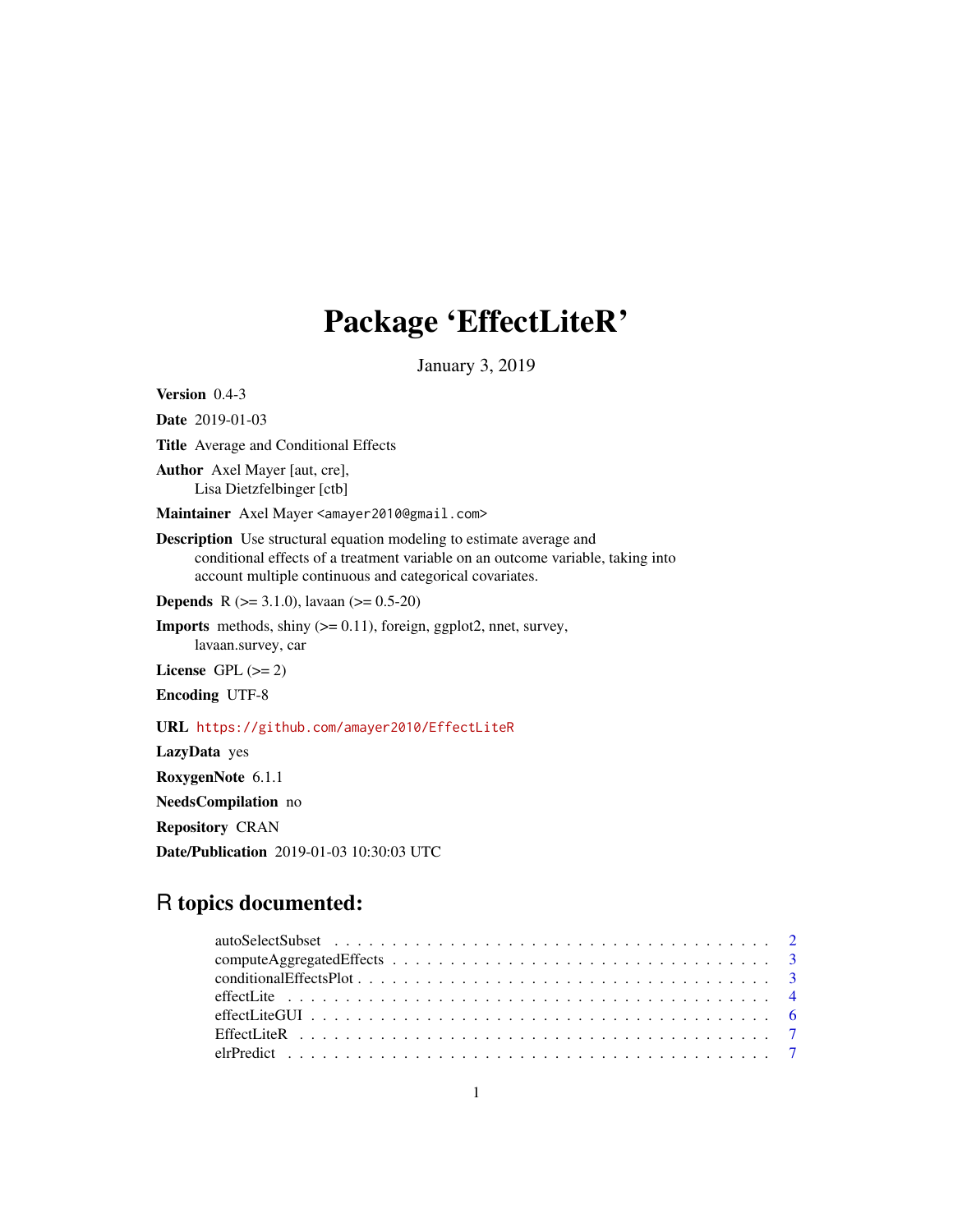#### <span id="page-1-0"></span>2 autoSelectSubset

| Index |  |  |  |  |  |  |  |  |  |  |  |  |  |  |  | 13 |
|-------|--|--|--|--|--|--|--|--|--|--|--|--|--|--|--|----|

autoSelectSubset *Autoselect Subset for Aggregated Effects*

# Description

Automatically selects a subset of the original dataset for computing specific aggregated effects. The subset is selected such that it is as close as possible to the user supplied newdata frame. The function uses exact matching for categorical covariates (and the treatment if specified) and matching based on the Mahalanobis distance for continuous covariates.

#### Usage

autoSelectSubset(obj, newdata, nsub = 10)

#### Arguments

| obj     | Object of class effectlite.                                                                                                                                                                   |
|---------|-----------------------------------------------------------------------------------------------------------------------------------------------------------------------------------------------|
| newdata | A data frame with a single row, containing the same continuous and categori-<br>cal covariates (and potentially the treatment variable) as used when fitting the<br>EffectLiteR model in obj. |
| nsub    | Integer. How many data points should be used for matching the continuous co-<br>variates. Will be ignored if no values for continuous covariates are specified.                               |

#### Value

Vector of integers indicating the rows to use for computing the aggregated effects. Can directly be used in [computeAggregatedEffects](#page-2-1)

#### Examples

```
m1 \leq -e ffectLite(y="dv", z=c("z1"), k=c("k1"), x="x",
control="control", data=example01, fixed.cell=TRUE, fixed.z=TRUE)
newdata <- data.frame(k1=NA, z1=1)
agg.subset <- autoSelectSubset(m1, newdata)
```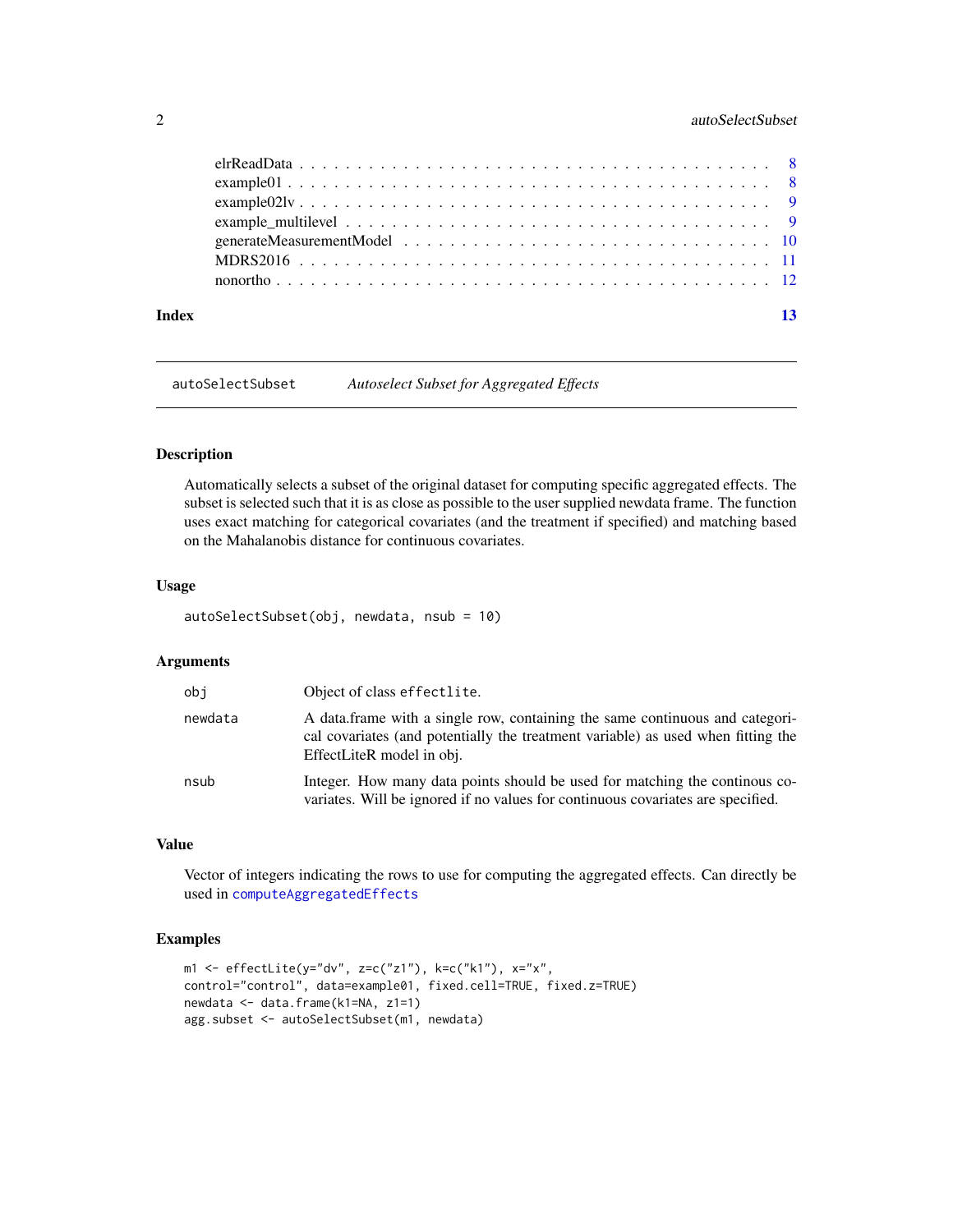<span id="page-2-1"></span><span id="page-2-0"></span>computeAggregatedEffects

*Compute Aggregated Effects*

#### Description

Computes aggregates of conditional effects for a subset of the original dataset based on a fitted EffectLiteR model.

### Usage

```
computeAggregatedEffects(obj, agg.subset)
```
# Arguments

| obi        | Object of class effectlite.                                                                                                   |
|------------|-------------------------------------------------------------------------------------------------------------------------------|
| agg.subset | Vector of integers indicating the row numbers of the original dataset for the<br>subset used to compute the aggregated effect |

# Value

Object of class "data.frame".

#### Examples

```
m1 <- effectLite(y="dv", z=c("z1"), k=c("k1"), x="x",
control="control", data=example01, fixed.cell=TRUE, fixed.z=TRUE)
newdata <- data.frame(k1=NA, z1=1)
agg.subset <- autoSelectSubset(m1, newdata)
computeAggregatedEffects(m1, agg.subset)
```
conditionalEffectsPlot

*Plot conditional effects*

#### Description

Can be used to make a conditional effects plot with an effect function on the y axis and a covariate on the x axis. ggplot2 is used to create the plot.

#### Usage

```
conditionalEffectsPlot(obj, zsel = "id", gxsel = "g1", colour = "",
  show.ci = FALSE, regression = "default", regression.ci = FALSE)
```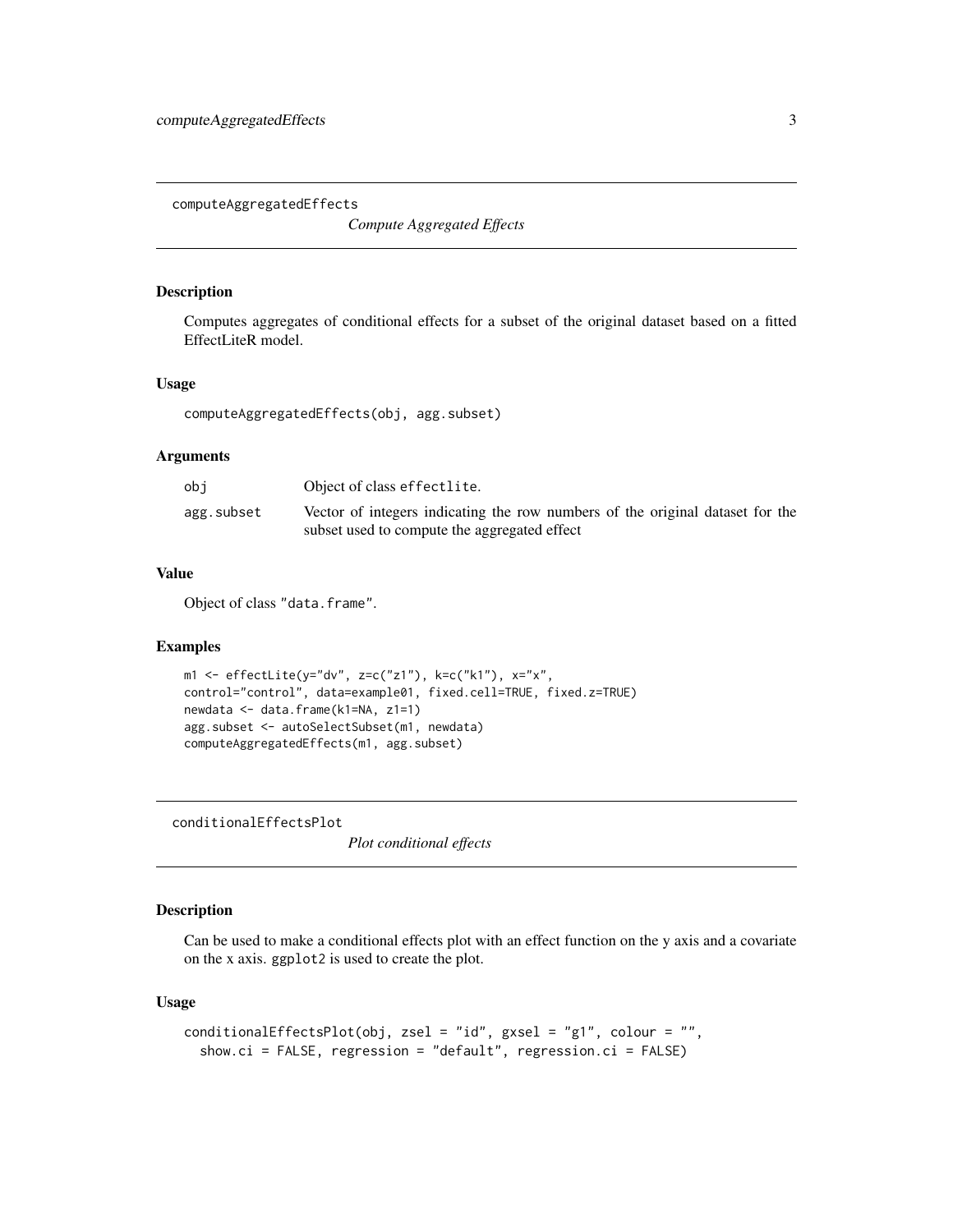#### <span id="page-3-0"></span>**Arguments**

| obj           | Object of class effectlite obtained from fitting an effect model using effectLite                                                                                                                                                                                     |
|---------------|-----------------------------------------------------------------------------------------------------------------------------------------------------------------------------------------------------------------------------------------------------------------------|
| zsel          | Name of a covariate (character string) plotted on the x-axis. If "id" (the de-<br>fault) the subject index is shown on the x-axis, where subjects in the data are<br>enumerated as 1:nrow(data).                                                                      |
| gxsel         | Name of an effect function (character string) plotted on the y-axis.                                                                                                                                                                                                  |
| colour        | Name of a covariate (character string) used as colour variable in the plot.                                                                                                                                                                                           |
| show.ci       | Logical. Should 95 percent confidence intervals around conditional effects be<br>shown in the plot.                                                                                                                                                                   |
| regression    | Specifies if a regression line should be drawn. Can be one of c("default","smooth","linear","none")                                                                                                                                                                   |
| regression.ci | Logical. Will be passed on to geom_smooth and specifies its se argument. No-<br>tice that the confidence interval shown by geom_smooth does not take uncer-<br>tainty into account that comes from estimating the values of the conditional<br>effects on the y axis. |

#### Value

Object of class c("gg", "ggplot").

# Examples

```
m1 <- effectLite(y="dv", x="x", k="k1", z="z1", control="control", data=example01)
conditionalEffectsPlot(m1, zsel="z1", gxsel="g1", colour="k1")
```
<span id="page-3-1"></span>

Estimate average and conditional effects

#### Description

This function is the main funtion of the package and can be used to estimate average and conditional effects of a treatment variable on an outcome variable, taking into account any number of continuous and categorical covariates. It automatically generates lavaan syntax for a multi-group structural equation model, runs the model using lavaan, and extracts various average and conditional effects of interest.

#### Usage

```
effectLite(y, x, k = NULL, z = NULL, data, method = "sem",
  control = "default", measurement = character(),
  fixed.cell = "default", fixed.z = "default", missing = "default",
  se = "standard", syntax.only = FALSE, interactions = "all",
  homoscedasticity = "default", test.stat = "default",
  propscore = NULL, ids = \sim 0, weights = NULL, add = character(),
  ...)
```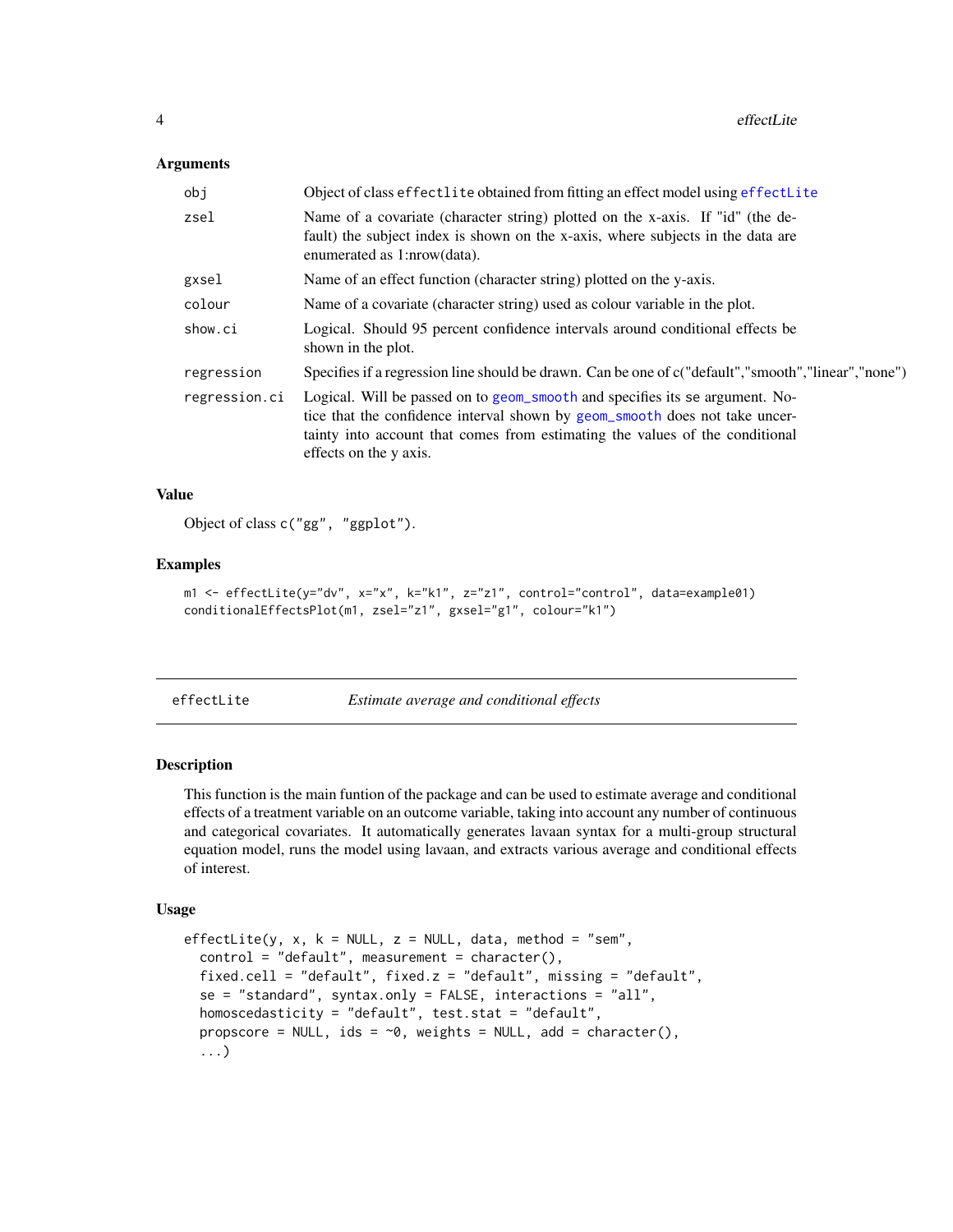#### <span id="page-4-0"></span>effectLite 5

# Arguments

| у                | Dependent variable (character string). Can be the name of a manifest variable<br>or of a latent variable.                                                                                                                                                                                                                                                                              |
|------------------|----------------------------------------------------------------------------------------------------------------------------------------------------------------------------------------------------------------------------------------------------------------------------------------------------------------------------------------------------------------------------------------|
| х                | Treatment variable (character string) treated as categorical variable.                                                                                                                                                                                                                                                                                                                 |
| k                | Vector of manifest variables treated as categorical covariates (character vector).                                                                                                                                                                                                                                                                                                     |
| z                | Vector of continuous covariates (character vector). Names of both manifest and<br>latent variables are allowed.                                                                                                                                                                                                                                                                        |
| data             | A data frame.                                                                                                                                                                                                                                                                                                                                                                          |
| method           | Can be one of $c("sem", "lm")$ and indicates which function is used to fit the<br>model.                                                                                                                                                                                                                                                                                               |
| control          | Value of x that is used as control group. If "default", takes the first entry of<br>$as.factor(x)$ .                                                                                                                                                                                                                                                                                   |
| measurement      | Measurement model. The measurement model is lavaan syntax (character string),<br>that will be appended before the automatically generated lavaan input. It can be<br>used to specify a measurement for a latent outcome variable and/or latent co-<br>variates. See also the example and generateMeasurementModel.                                                                     |
| fixed.cell       | logical. If FALSE (default), the group sizes are treated as stochastic rather than<br>fixed.                                                                                                                                                                                                                                                                                           |
| fixed.z          | logical. If FALSE (default), the continuous covariates are treated as stochastic<br>rather than fixed. fixed.z                                                                                                                                                                                                                                                                         |
| missing          | Missing data handling. Will be passed on to sem or ignored for method="1m".                                                                                                                                                                                                                                                                                                            |
| se               | Type of standard errors. Will be passed on to sem or ignored for method="1m".                                                                                                                                                                                                                                                                                                          |
| syntax.only      | logical. If TRUE, only syntax is returned and the model will not be estimated.                                                                                                                                                                                                                                                                                                         |
| interactions     | character. Can be one of c("all", "2-way", "X:K, X: Z", "X: K", "X: Z", "none", "no")<br>and indicates the type of interaction used in the parameterization of the regres-<br>sion.                                                                                                                                                                                                    |
| homoscedasticity |                                                                                                                                                                                                                                                                                                                                                                                        |
|                  | logical. If TRUE, residual variances of the dependent variable are assumed to be<br>homogeneous across cells.                                                                                                                                                                                                                                                                          |
| test.stat        | character. Can be one of c("default", "Chisq", "Ftest") and indicates the<br>statistic used for the hypothesis tests. The tests are either based on the large<br>sample Chi-Squared statistic (Wald tests) or the finite sample F statistic with<br>approximate F distribution. The default setting for method="sem" is "Chisq"<br>and the default setting for method="lm" is "Ftest". |
| propscore        | Vector of covariates (character vector) that will be used to compute (multiple)<br>propensity scores based on a multinomial regression without interactions. Alter-<br>natively, the user can specify a formula with the treatment variable as dependent<br>variable for more control over the propensity score model.                                                                 |
| ids              | Formula specifying cluster ID variables. Will be passed on to lavaan. survey.<br>See svydesign for details.                                                                                                                                                                                                                                                                            |
| weights          | Formula to specify sampling weights. Currently only one weight variable is<br>supported. Will be passed on to lavaan. survey. See svydesign for details.<br>Note: Only use weights if you know what you are doing. For example, some<br>conditional treatment effects may require different weights than average effects.                                                              |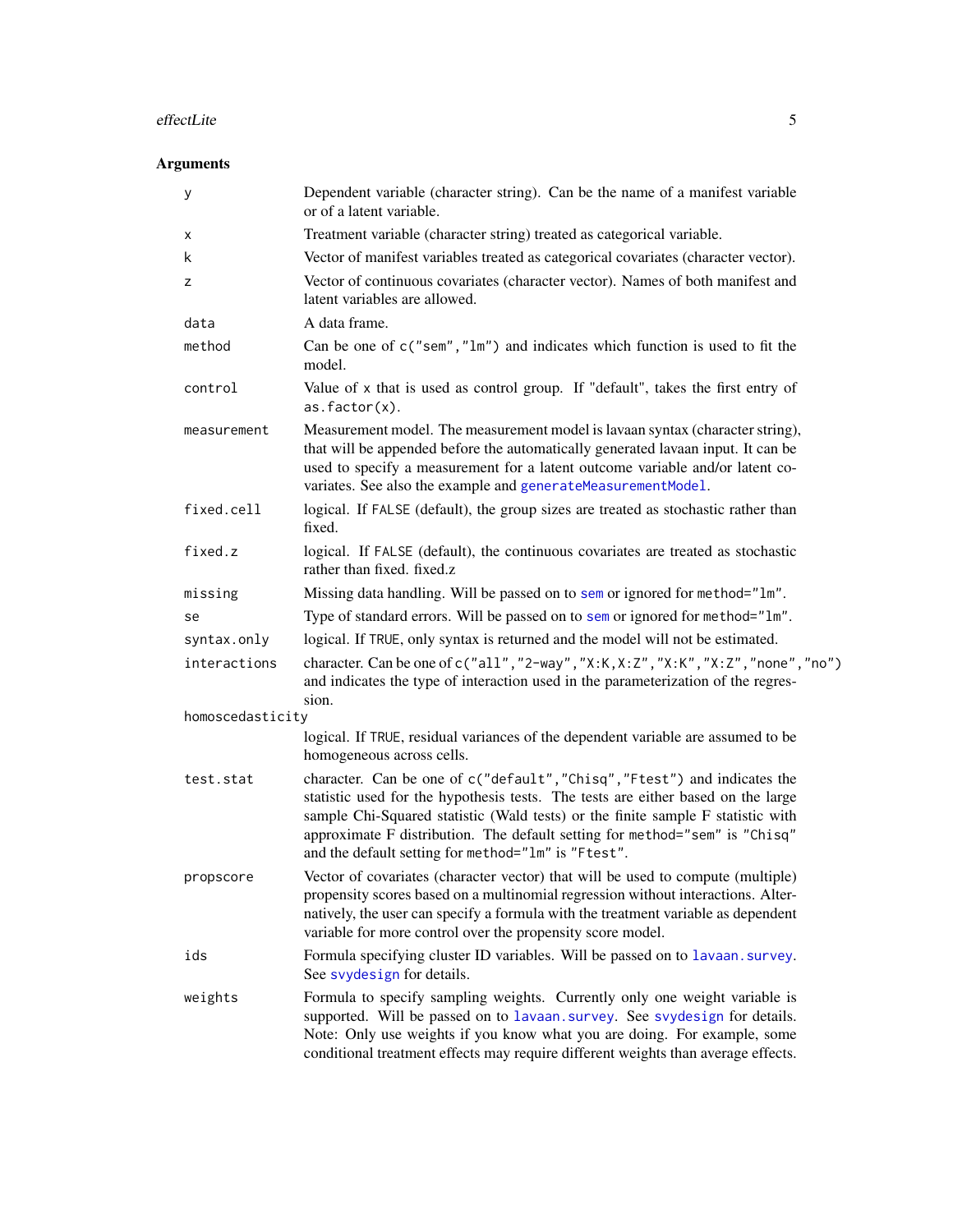<span id="page-5-0"></span>

| add                     | Character string that will be pasted at the end of the generated lavaan syntax. |
|-------------------------|---------------------------------------------------------------------------------|
|                         | Can for example be used to add additional (in-) equality constraints or to com- |
|                         | pute user-defined conditional effects.                                          |
| $\cdot$ $\cdot$ $\cdot$ | Further arguments passed to sem.                                                |
|                         |                                                                                 |

#### Value

Object of class effectlite.

#### Examples

```
## Example with one categorical covariate
m1 <- effectLite(y="y", x="x", k="z", control="0", data=nonortho)
print(m1)
## Example with one categorical and one continuous covariate
m1 <- effectLite(y="dv", x="x", k=c("k1"), z=c("z1"), control="control", data=example01)
print(m1)
## Example with latent outcome and latent covariate
measurement <- '
eta2 =~ 1*CPM12 + 1*CPM22
eta1 = * 1*CPM11 + 1*CPM21
CPM11 + CPM12 ~ 0*1
CPM21 \sim c(m,m)*1CPM22 \sim c(p,p) * 1'm1 <- effectLite(y="eta2", x="x", z=c("eta1"), control="0",
                 measurement=measurement, data=example02lv)
print(m1)
## Not run:
## Example with cluster variable and sampling weights
m1 <- effectLite(y="y", x="x", z="z", fixed.cell=TRUE, control="0",
                    syntax.only=F, data=example_multilevel,
                    ids=~cid, weights=~weights)
print(m1)
## End(Not run)
```
effectLiteGUI *Shiny interface for effectLite*

#### Description

This function calls a shiny interface for effectLite.

#### Usage

effectLiteGUI(launch.browser = TRUE)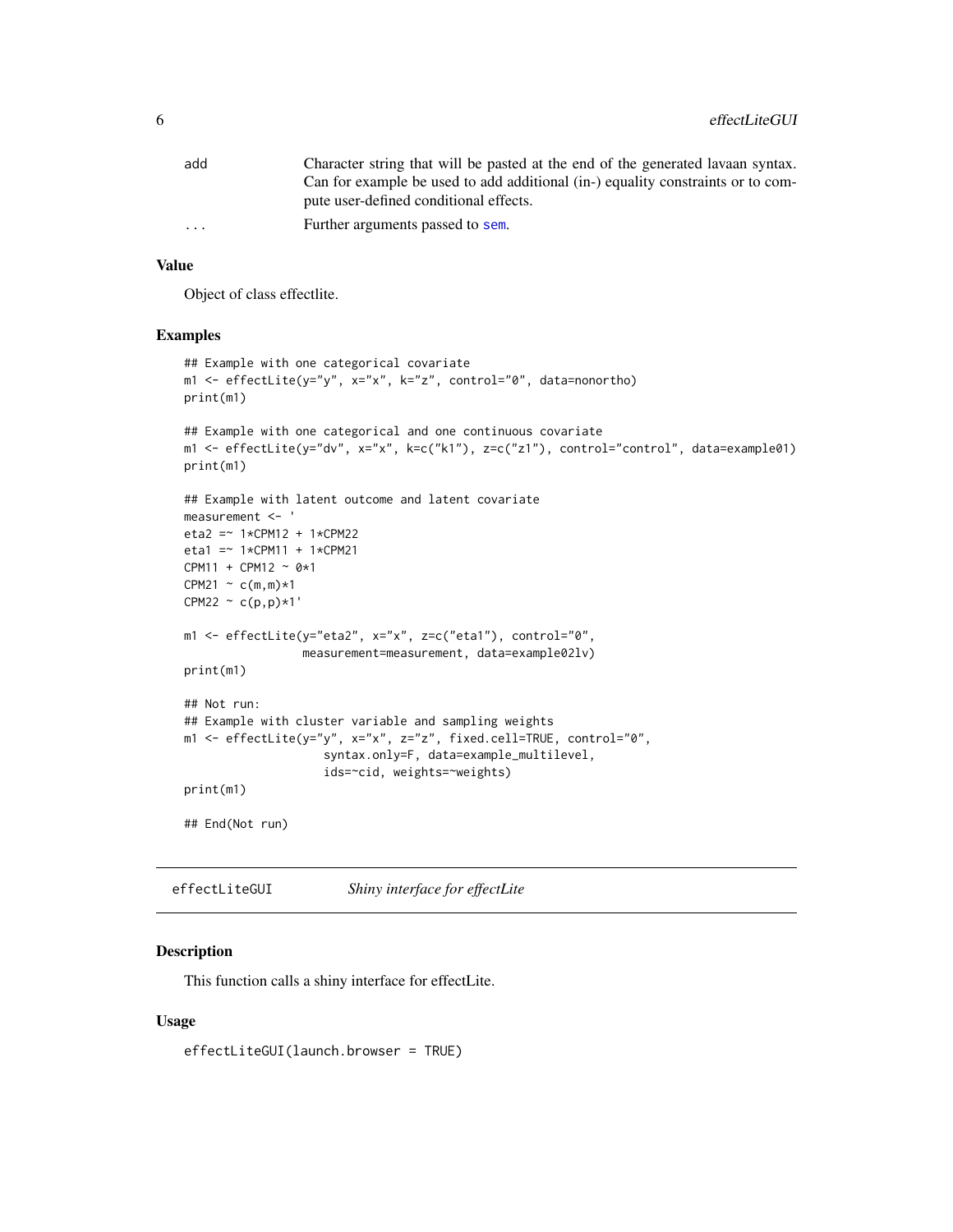#### <span id="page-6-0"></span>EffectLiteR 7

# Arguments

launch.browser Option will be passed on to [runApp](#page-0-0)

| EffectLiteR                       | EffectLiteR                        |
|-----------------------------------|------------------------------------|
| <b>Description</b><br>EffectLiteR |                                    |
| elrPredict                        | <b>Predict Conditional Effects</b> |

# Description

Predicts conditional treatment effects based on a fitted EffectLiteR model.

#### Usage

```
elrPredict(obj, newdata = NULL, add.columns = "expected-outcomes")
```
# Arguments

| obi         | Object of class effectlite.                                                                                                                                                                                                                                    |
|-------------|----------------------------------------------------------------------------------------------------------------------------------------------------------------------------------------------------------------------------------------------------------------|
| newdata     | An optional data frame, containing the same continuous and categorical covari-<br>ates as used when fitting the EffectLiteR model in obj. Only covariates (and<br>neither the dependent variable nor indicators for latent variables) should be in-<br>cluded. |
| add.columns | Used to request additional columns. Can be one or several of c("covariates",<br>"modmat", "expected-outcomes", "prop-covariates").                                                                                                                             |

# Value

Object of class "data.frame".

# Examples

```
m1 <- effectLite(y="dv", z=c("z1"), k=c("k1","kateg2"), x="x",
control="control", data=example01)
newdata <- data.frame(k1="male", kateg2="1", z1=2)
elrPredict(m1, newdata)
```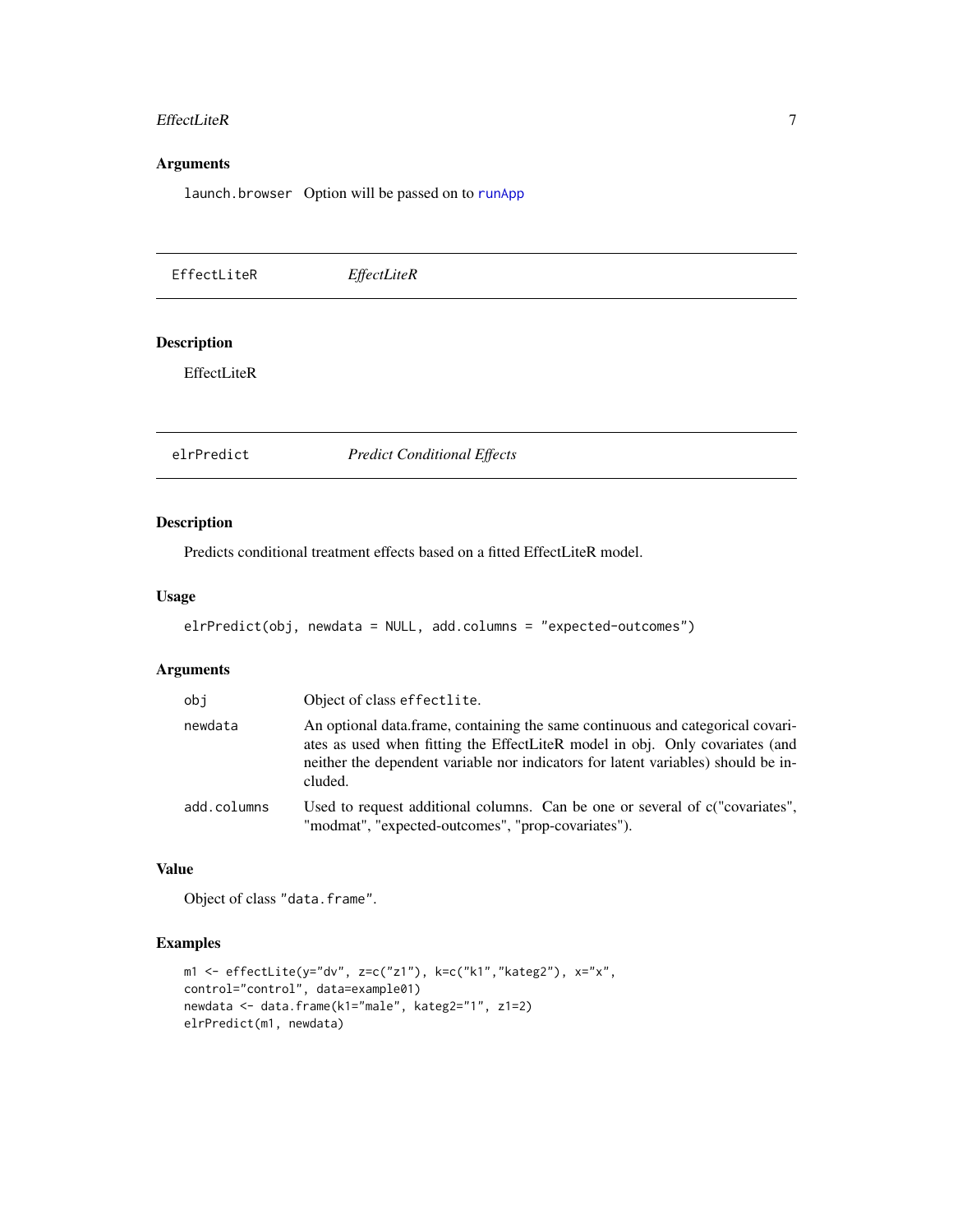<span id="page-7-0"></span>

#### Description

Tries to determine the format of the data by the file ending and chooses the appropriate function to read data. Currently supports .csv, .dat, .txt, .sav, and .xpt and calls [read.csv](#page-0-0), [read.csv2](#page-0-0), [read.table](#page-0-0), [read.spss](#page-0-0), [read.xport](#page-0-0) accordingly. The default values for arguments depend on the function used to read data.

#### Usage

```
elrReadData(file, name = NULL, header = "default", sep = "default",
 dec = "default", use.value.labels = "default", na.strings = "NA")
```
#### Arguments

| file             | Name of the file to read.                                                                                                                                                                                           |
|------------------|---------------------------------------------------------------------------------------------------------------------------------------------------------------------------------------------------------------------|
| name             | Pure file name (without path to file) to read. If file includes a lengthy path<br>name with many special characters, specifying this argument in addition to file<br>may help the function to find the file ending. |
| header           | See read.table.                                                                                                                                                                                                     |
| sep              | See read.table.                                                                                                                                                                                                     |
| dec              | See read.table.                                                                                                                                                                                                     |
| use.value.labels |                                                                                                                                                                                                                     |
|                  | See read. spss.                                                                                                                                                                                                     |
| na.strings       | See read. spss.                                                                                                                                                                                                     |
|                  |                                                                                                                                                                                                                     |

# Value

Object of class "data.frame".

| Dataset example01. | example01 |
|--------------------|-----------|
|--------------------|-----------|

# Description

A simulated dataset. The variables are:

#### Format

A data frame with 2000 rows and 7 variables.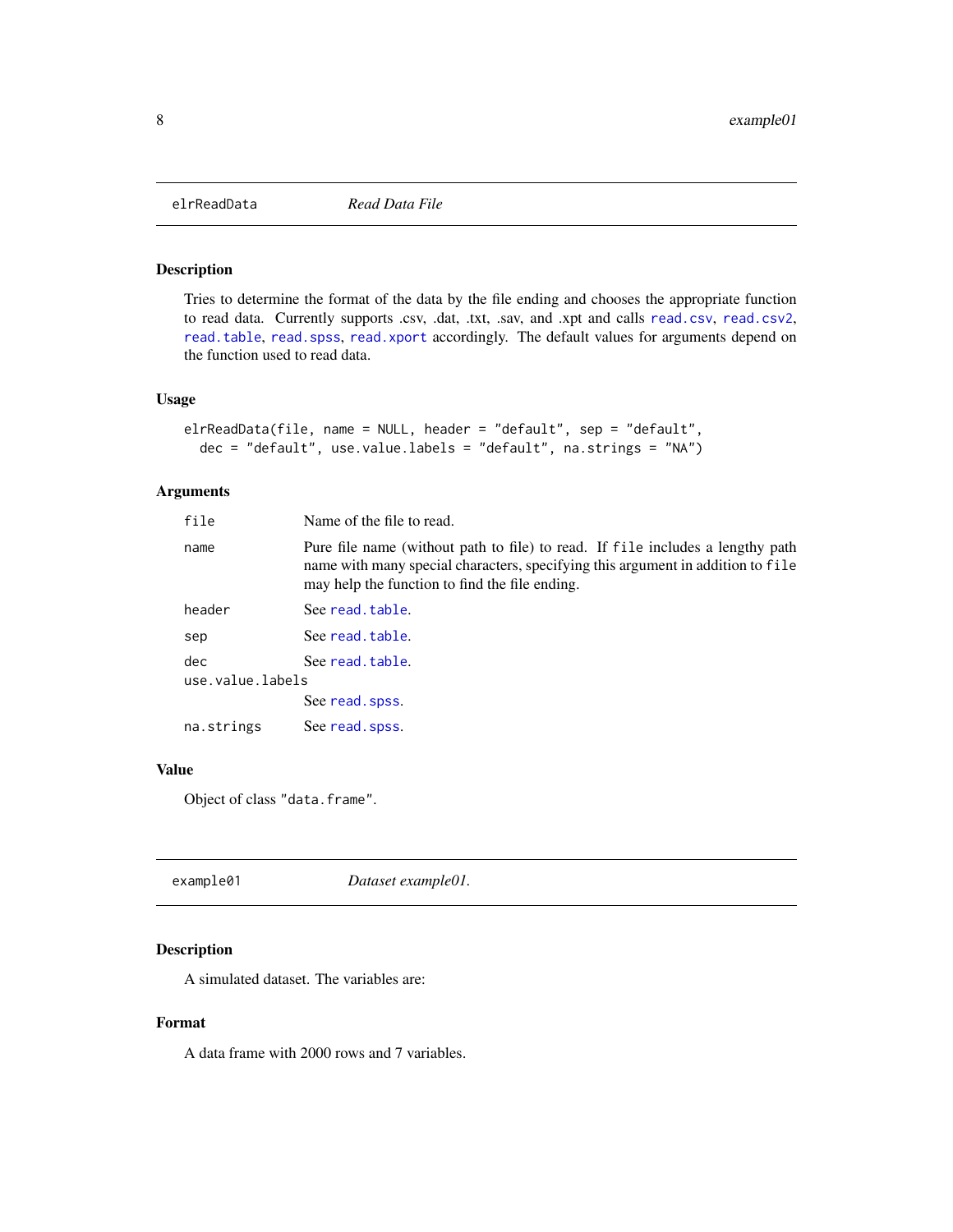# <span id="page-8-0"></span>example02lv 9

# Details

- x. Treatment variable with values control, treat1, and treat2.
- k1. Categorical covariate with values male and female.
- kateg2. Categorical covariate with values 1 and 2.
- z1-z3. Continuous covariates.
- dv. Coninuous dependent variable.

example02lv *Dataset example02lv.*

### Description

A simulated dataset with latent variables. The variables are:

### Format

A data frame with 300 rows and 6 variables.

#### Details

- CPM11. First indicator of latent covariate.
- CPM21. Second indicator of latent covariate.
- CPM12. First indicator of latent outcome.
- CPM22. Second indicator of latent outcome.
- x. Dichotomous treatment variable with values 0 (control), and 1 (treatment).
- k. Categorical covariate with values first, second, and third.

example\_multilevel *Dataset example\_multilevel.*

# Description

A simulated dataset with a cluster ID and sampling weights to test multilevel options. The variables are:

#### Format

A data frame with 800 rows and 7 variables.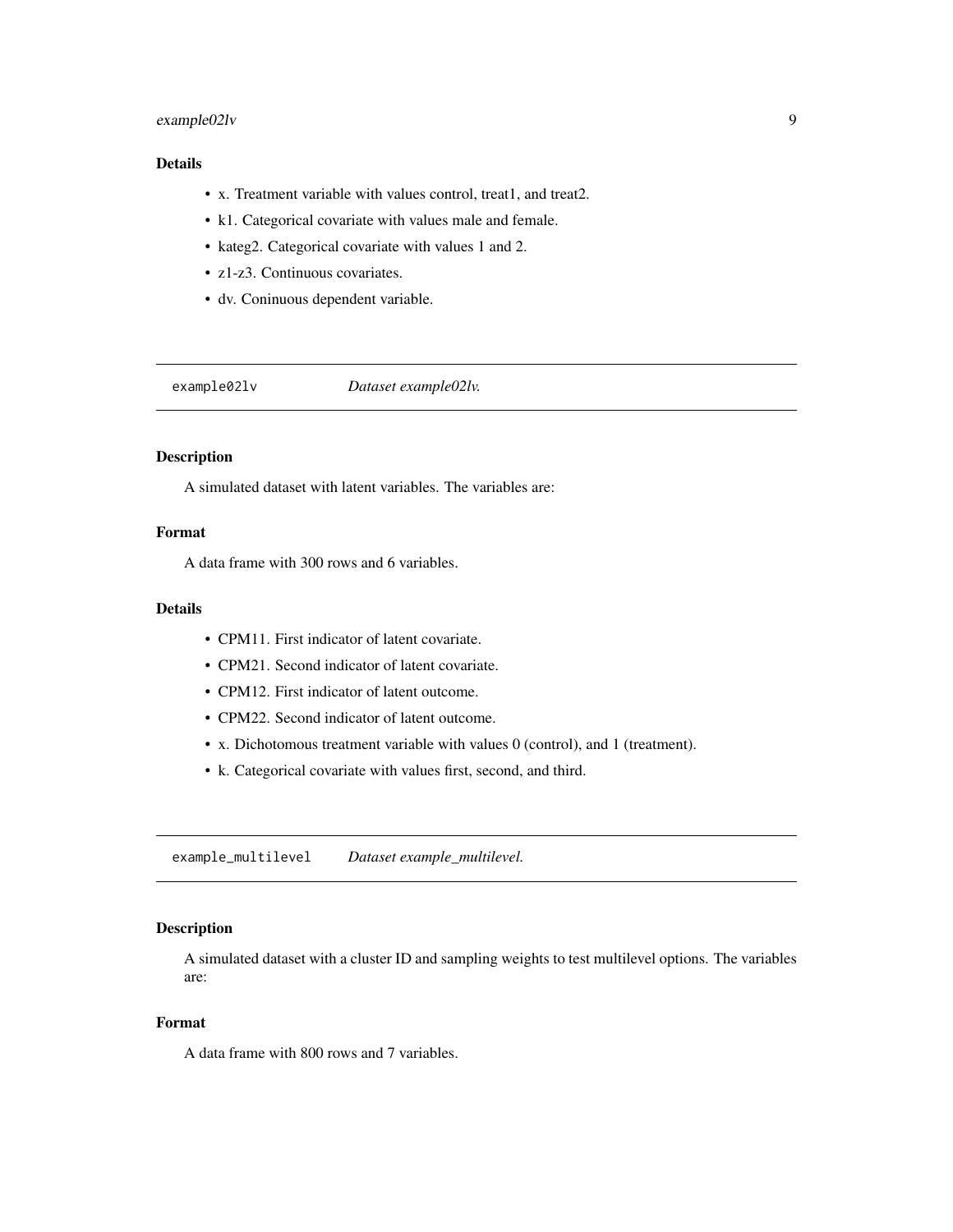# <span id="page-9-0"></span>10 generateMeasurementModel

# Details

- y. Coninuous dependent variable.
- x. Treatment variable with values 0, 1.
- z. Continuous covariate.
- xz. Product of x and z.
- cid. Cluster ID.
- weights. Sampling weights.
- iptw. Classic inverse probability of treatment weights based on a logistic regression of x on z. Use with care (only for average effects).

<span id="page-9-1"></span>generateMeasurementModel

*Generate measurement model*

# Description

This function automatically generates lavaan syntax for the measurement model for a call to [effectLite](#page-3-1). It is currently also used in the shiny interface.

# Usage

```
generateMeasurementModel(names = NULL, indicators, ncells,
 model = NULL)
```
# Arguments

| names      | A vector of character strings with names of latent variables. If not specified,<br>names(indicators) is used.                                                                                                                                                                                                                                                                                                                                                                                                                                                                                                                                                                                                                                                                |
|------------|------------------------------------------------------------------------------------------------------------------------------------------------------------------------------------------------------------------------------------------------------------------------------------------------------------------------------------------------------------------------------------------------------------------------------------------------------------------------------------------------------------------------------------------------------------------------------------------------------------------------------------------------------------------------------------------------------------------------------------------------------------------------------|
| indicators | A list of vectors of character strings to specify indicators of latent variables (see<br>example).                                                                                                                                                                                                                                                                                                                                                                                                                                                                                                                                                                                                                                                                           |
| ncells     | Number of groups/cells.                                                                                                                                                                                                                                                                                                                                                                                                                                                                                                                                                                                                                                                                                                                                                      |
| model      | A vector of character strings of the same length as names. It is used to specify<br>the type of measurement model for each of the latent variables. Each element<br>can be one of c("default","parallel","tau-equi","tau-cong") indicat-<br>ing whether a parallel, essentially tau-equivalent, or tau-congeneric measure-<br>ment model is used. If "default", the function tries to guess a reasonable mea-<br>surement model: Congeneric for latent variables with three or more indicators,<br>essentially tau-equivalent for latent variables with less than three indicators and<br>for latent variables with cross-loadings (e.g., method factors), and parallel for<br>single-indicator latent variables. If NULL, "default" is assumed for all latent<br>variables. |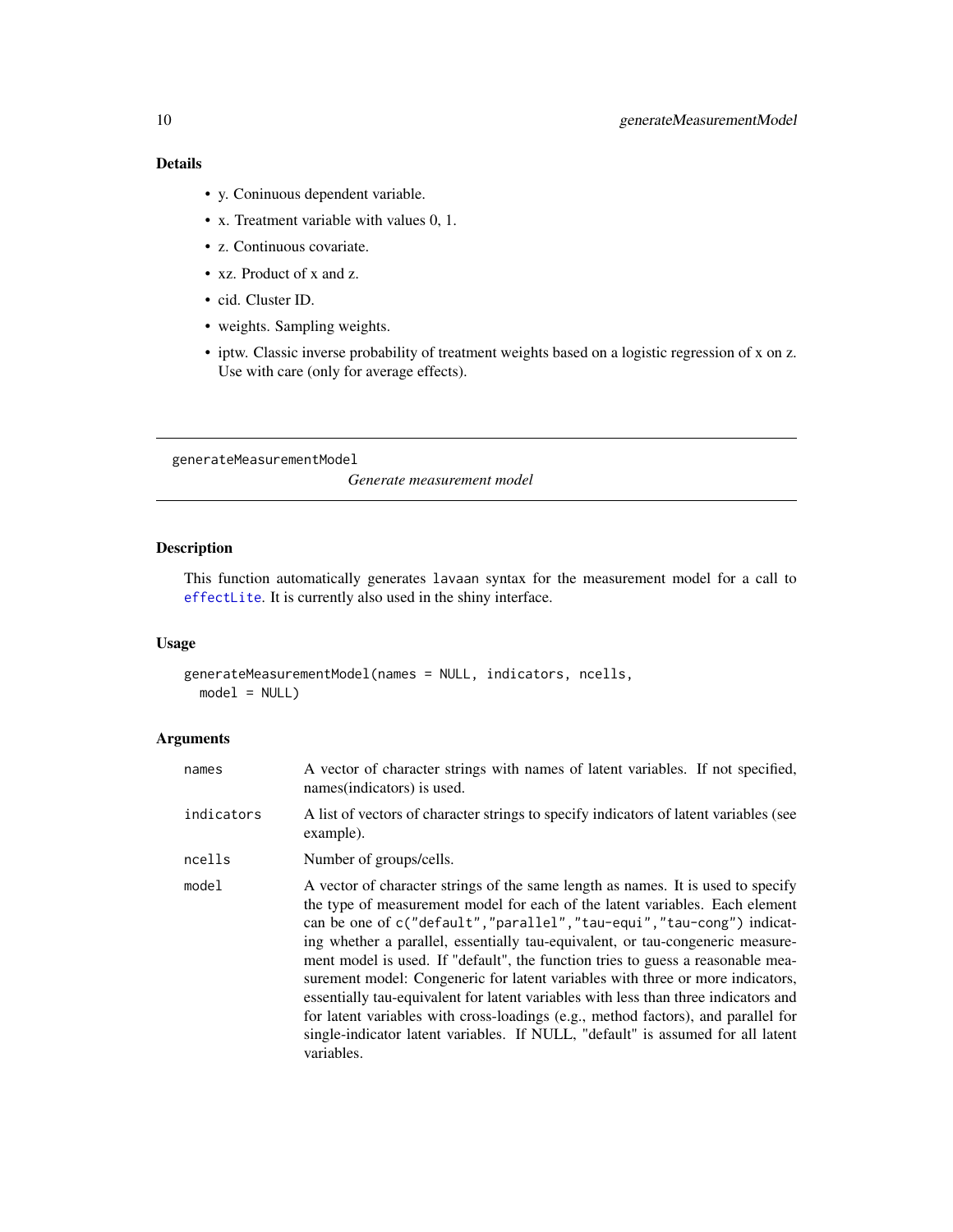#### <span id="page-10-0"></span> $MDRS2016$  11

#### Examples

```
## Example with three latent variables
names <- c("eta", "xi1", "xi2")
indicators <- list("eta" = c("y1", "y2", "y3"),
                   "x11" = c("z1", "z2"),
                   "xi2" = c("z12", "z22", "z32", "z42")ncells = 6model = c("parallel","tau-equi","tau-cong")
cat(generateMeasurementModel(names, indicators, ncells, model))
## Example with method factor
names <- c("eta", "xi", "mf")
indicators <- list("eta" = c("y12","y22"),
                   "xi'' = c("y11", "y21"),
                   "mf" = c("y12","y22"))
ncells = 2
cat(generateMeasurementModel(names, indicators, ncells))
```
# MDRS2016 *Dataset MDRS2016.*

#### **Description**

The simulated dataset with latent variables used in Mayer, Dietzfelbinger, Rosseel, and Steyer (2016). The variables are:

### Format

A data frame with 1000 rows and 10 variables.

#### Details

- y11. First indicator of latent covariate (pretest mental health).
- y21. Second indicator of latent covariate (pretest mental health).
- y31. Third indicator of latent covariate (pretest mental health).
- y12. First indicator of latent outcome (posttest mental health).
- y22. Second indicator of latent outcome (posttest mental health).
- y32. Third indicator of latent outcome (posttest mental health).
- x. Categorical treatment variable with values 0 (wait list control group), 1 (conventional therapy), and 2 (innovative therapy).
- k. Categorical covariate with values 0 (male) and 1 (female).
- Ix1. Binary indicator for conventional therapy  $(X=1)$ .
- Ix2. Binary indicator for innovative therapy  $(X=2)$ .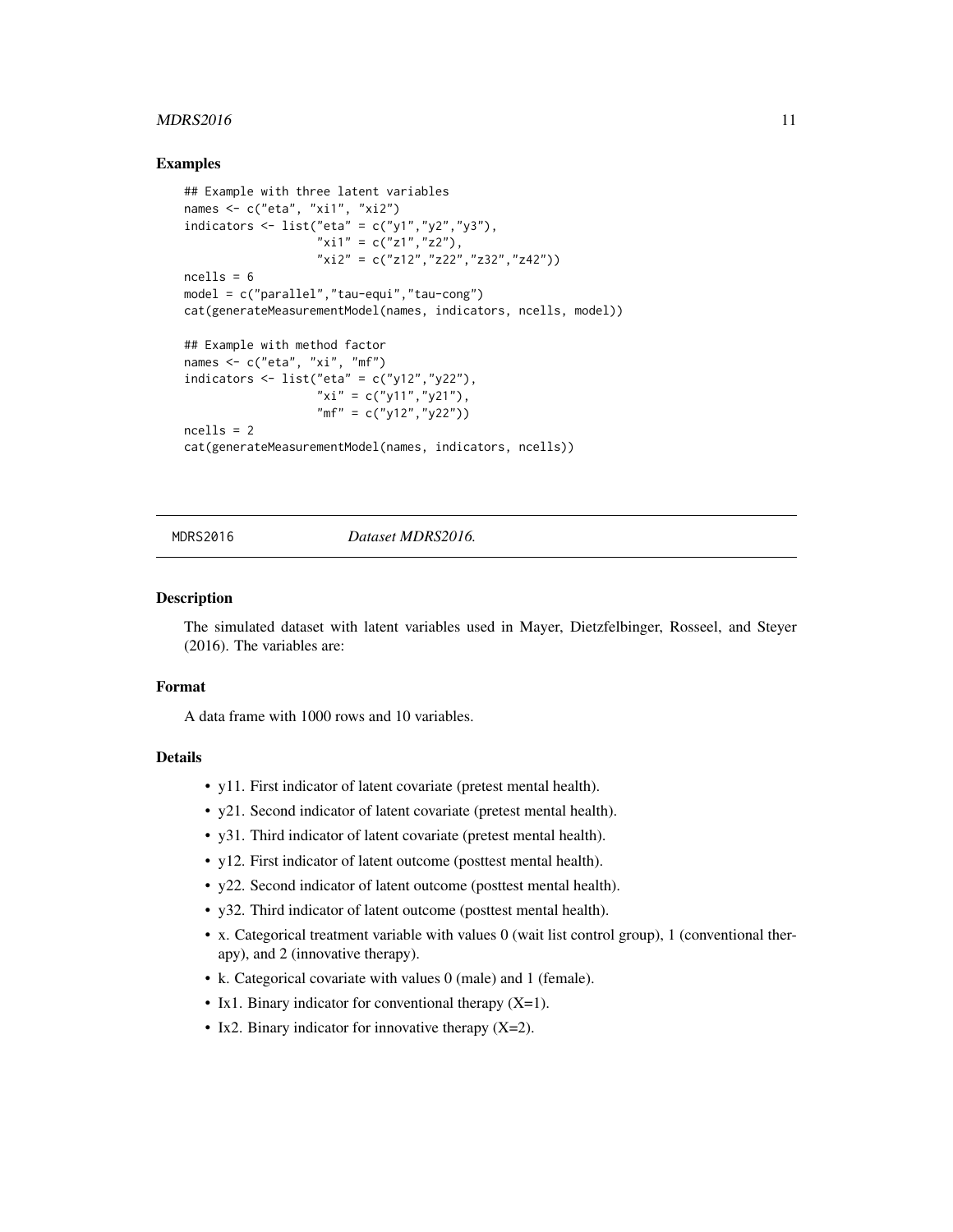<span id="page-11-0"></span>

# Description

A simulated dataset. The variables are:

# Format

A data frame with 500 rows and 3 variables

# Details

- y. Continuous dependent variable depression.
- x. Treatment variable with values 0 (control), 1 (treat1), and 2 (treat2).
- z. Categorical covariate with values 0 (low neediness), 1 (medium neediness) and 2 (high neediness).